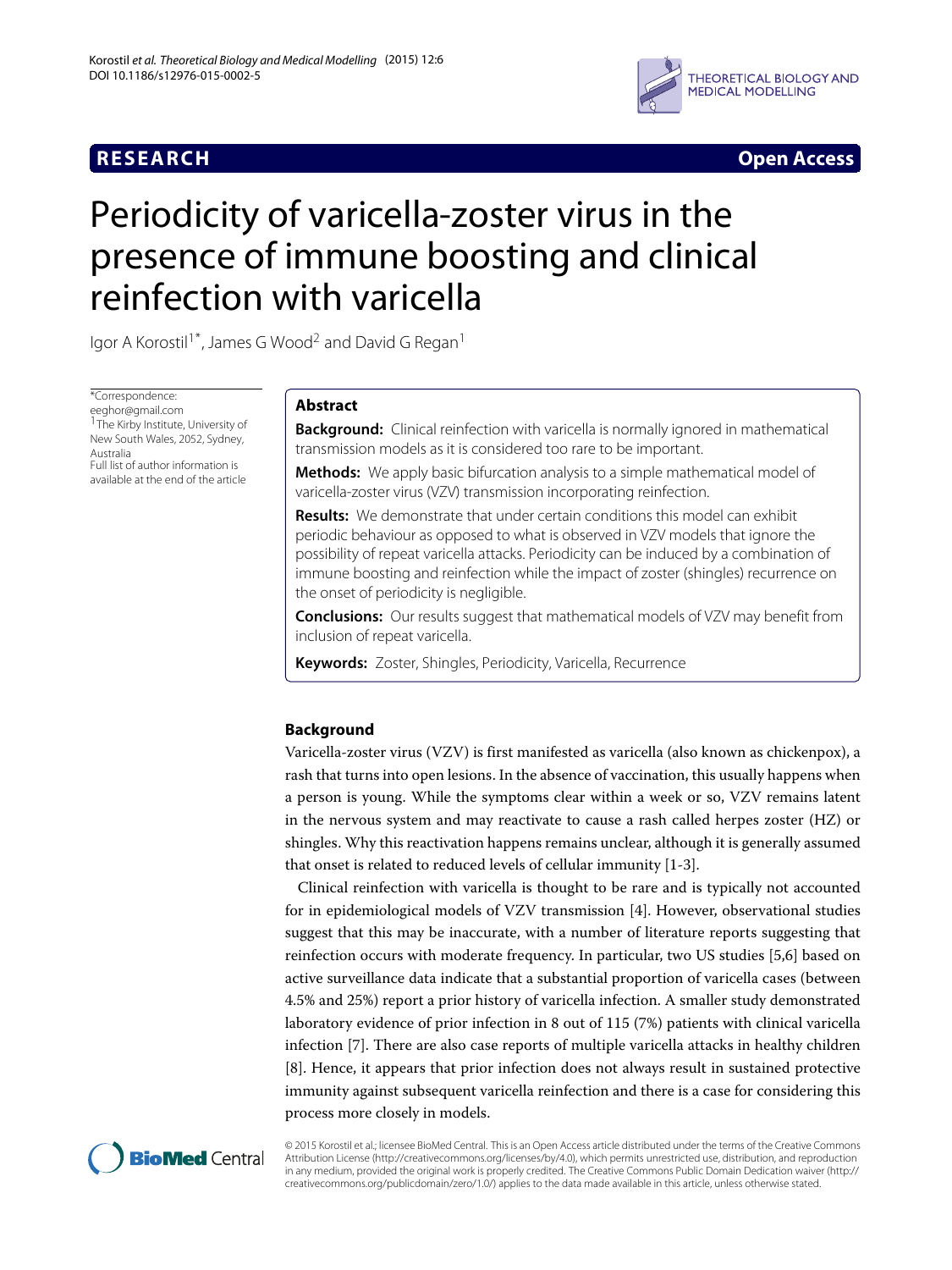Repeat HZ attacks in immunocompetent individuals have also typically been excluded in epidemiological modelling studies [\[4,](#page-9-2)[9,](#page-10-4)[10\]](#page-10-5), under the assumption that repeat attacks primarily occur in immunocompromised individuals. However, second attacks were observed by Hope-Simpson [\[1\]](#page-9-0) with 8 out of 192 cases recorded in his series being a repeat event. Repeat cases were also observed by Wilson in a rural UK practice with 6 out of 151 cases identified as repeat events [\[11\]](#page-10-6). More recently, a US study found that 95 out of 1,669 individuals with a medically documented episode of HZ had two or more attacks (8 individuals had three or more attacks) [\[12\]](#page-10-7). While immunocompromised patients had a higher incidence of recurrence, the rate of recurrence in immunocompetent patients was similar to the rate of first attacks reported in other studies.

The Hope-Simpson hypothesis that the immune response of someone who has been exposed to varicella can be strengthened (boosted) via subsequent exposure to VZV [\[1\]](#page-9-0) has been supported by both clinical and modelling studies [\[3](#page-9-1)[,13\]](#page-10-8) although there are studies which failed to observe evidence of boosting [\[14\]](#page-10-9). The degree of exposure that would be required to provide an immune boost remains unknown. The VZV modelling studies of which we are aware implement boosting by assuming that individuals with weakened immunity are boosted to full immunity at a fraction of the rate of at which they would be becoming infected with varicella (this rate is often referred to as a force of infection)  $[4,10,15-17]$  $[4,10,15-17]$  $[4,10,15-17]$  $[4,10,15-17]$ . In a recent work on the transmission of pertussis, the potential for the rate of boosting to exceed the force of infection was explored and shown to induce both cyclical behaviour and the potential for disease recurrence following immunisation [\[18\]](#page-10-12). It was suggested that immune boost could occur even if the exposure dose is too small to be likely to cause clinical infection. This is supported by the observation that immune memory cells respond more rapidly and to lower doses of antigen when primed through previous exposure than in naive individuals [\[19,](#page-10-13)[20\]](#page-10-14).

In this paper, we consider a simple mathematical model of varicella-zoster virus transmission incorporating clinical reinfection with varicella, immune boosting requiring either more or less exposure to VZV than primary infection, and HZ recurrence. Our aim is to investigate whether the behaviour of this model qualitatively changes when its parameters are varied within ranges selected based on current knowledge of VZV. Specifically, we are interested in identifying conditions whereby there is switching from stable equilibrium behaviour (that modelling studies normally focus on) to periodic behaviour. While varicella is known to exhibit periodicity [\[3,](#page-9-1)[21\]](#page-10-15), the evidence for HZ periodicity is still unclear, with studies both supporting periodically-varying incidence [\[22](#page-10-16)[,23\]](#page-10-17) and failing to find evidence of it [\[24,](#page-10-18)[25\]](#page-10-19). The majority of epidemiological modelling studies have not explicitly incorporated periodic VZV transmission (e.g. transmission rates modelled as sinusoid) or observed VZV-related periodicity, although extensive investigations of this periodicity have been conducted in the context of chaotic dynamics (see e.g. [\[26\]](#page-10-20)).

# **Methods**

We consider a compartmental model as illustrated schematically in Figure [1.](#page-2-0) This model describes VZV transmission in a large population (i.e. transmission characteristics are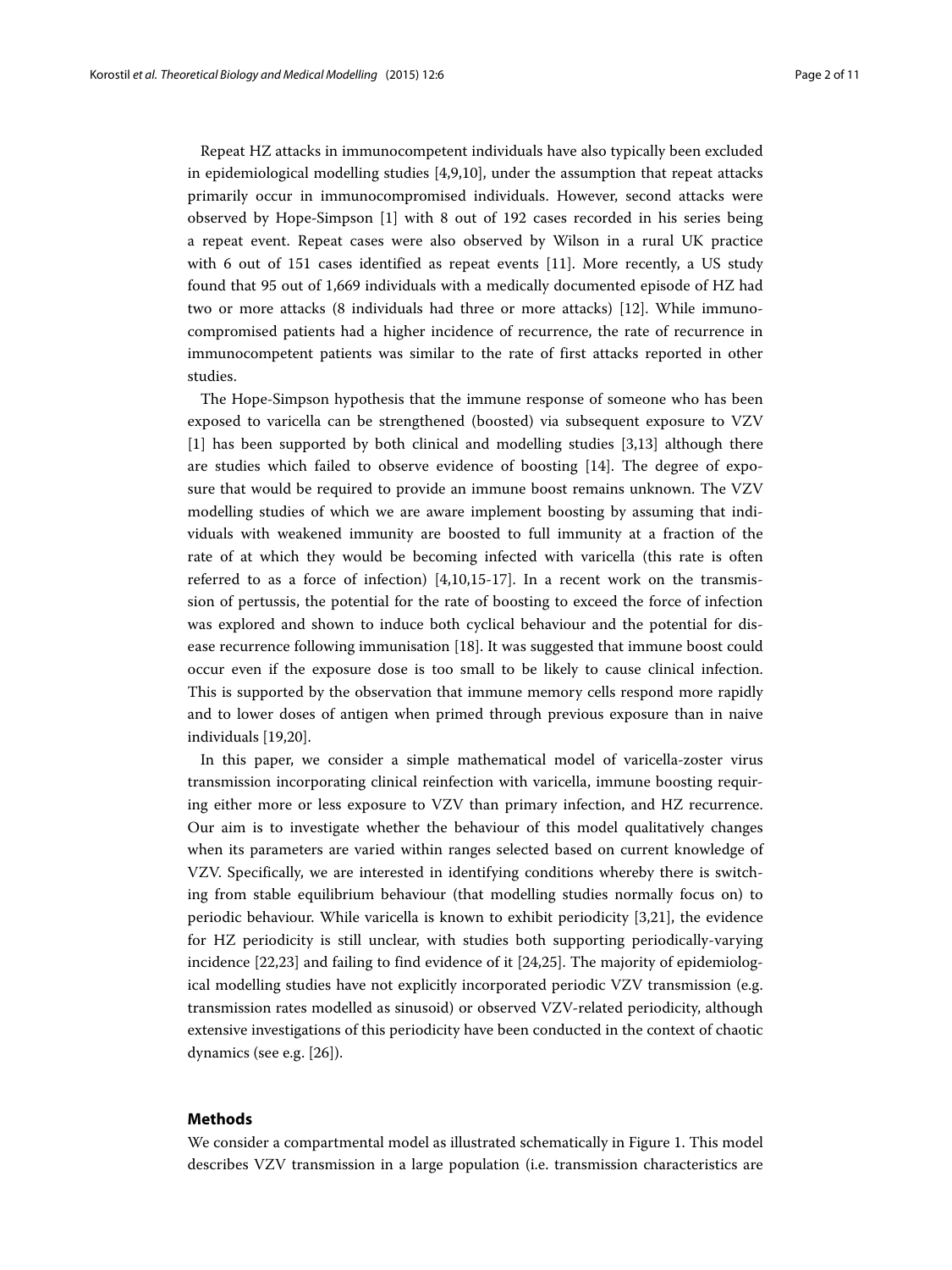

<span id="page-2-0"></span>averaged over large groups of individuals) and is adapted from the basic structure of existing varicella models but with some additional components. The model is of SEIR-type, with these compartments corresponding to susceptible, exposed, infected or immune to varicella infection individuals, respectively. The model also includes additional states representing reduced immunity and susceptibility to zoster (W), infection with zoster (IZ), recovery from zoster and immunity (RZ) and, finally, susceptibility to varicella and zoster following the loss of immunity acquired after recovery from zoster (SZ). This structure is essentially identical to the basic set of states in the absence of vaccination in the model of Brisson et al. [\[4\]](#page-9-2), which has been used as the basis for a number of subsequent studies [\[10](#page-10-5)[,16](#page-10-21)[,17\]](#page-10-11). However, we also introduce 4 additional features, which we describe in turn here. First, we allow for recurrence of HZ, with residence in the state RZ set to be temporary (it is permanent in the papers derived from [\[4\]](#page-9-2)) with an exit rate parameter  $\theta$ . Second, we allow for individuals in the reduced immunity state W to be boosted at a rate that is higher than the force of infection (i.e. the boosting weight parameter  $\kappa$  is allowed to  $be > 1$ ). This is based on the observation that individuals previously exposed to infection make immune responses to lower infectious doses than naive individuals and is included to test whether this can produce periodicity in varicella incidence. Finally, we make two further changes that deal with repeated varicella infections. The first of these allows for recurrence of varicella from the reduced immunity state W, a transition that is supported by the evidence of second varicella attacks described in the introduction (proportional to the varicella force of infection  $\lambda$  with relative hazard  $\zeta$ ). The final change also allows for new primary infection with varicella from the SZ state (with relative hazard  $\alpha$ ) which does not appear implausible given rates of zoster recurrence. The latter suggest that loss of immunity may be sufficient to experience a second primary VZV infection (although we are not aware of any published data that would clearly support possibility of the SZ to E transition).

<span id="page-2-1"></span>As we aim to make our model reasonably parsimonious to facilitate understanding of its equilibrium behaviour in the presence of the above-mentioned new features, we assume a very simple demography with a constant death rate  $\mu$  in all states, which is balanced by births so that the population size is conserved. This clearly makes our model less realistic but also reduces the number of model parameters by at least a dozen as compared with age-stratified models (see, for example, [\[4\]](#page-9-2)). Hence, the model is described by the following system of nonlinear ordinary differential equations: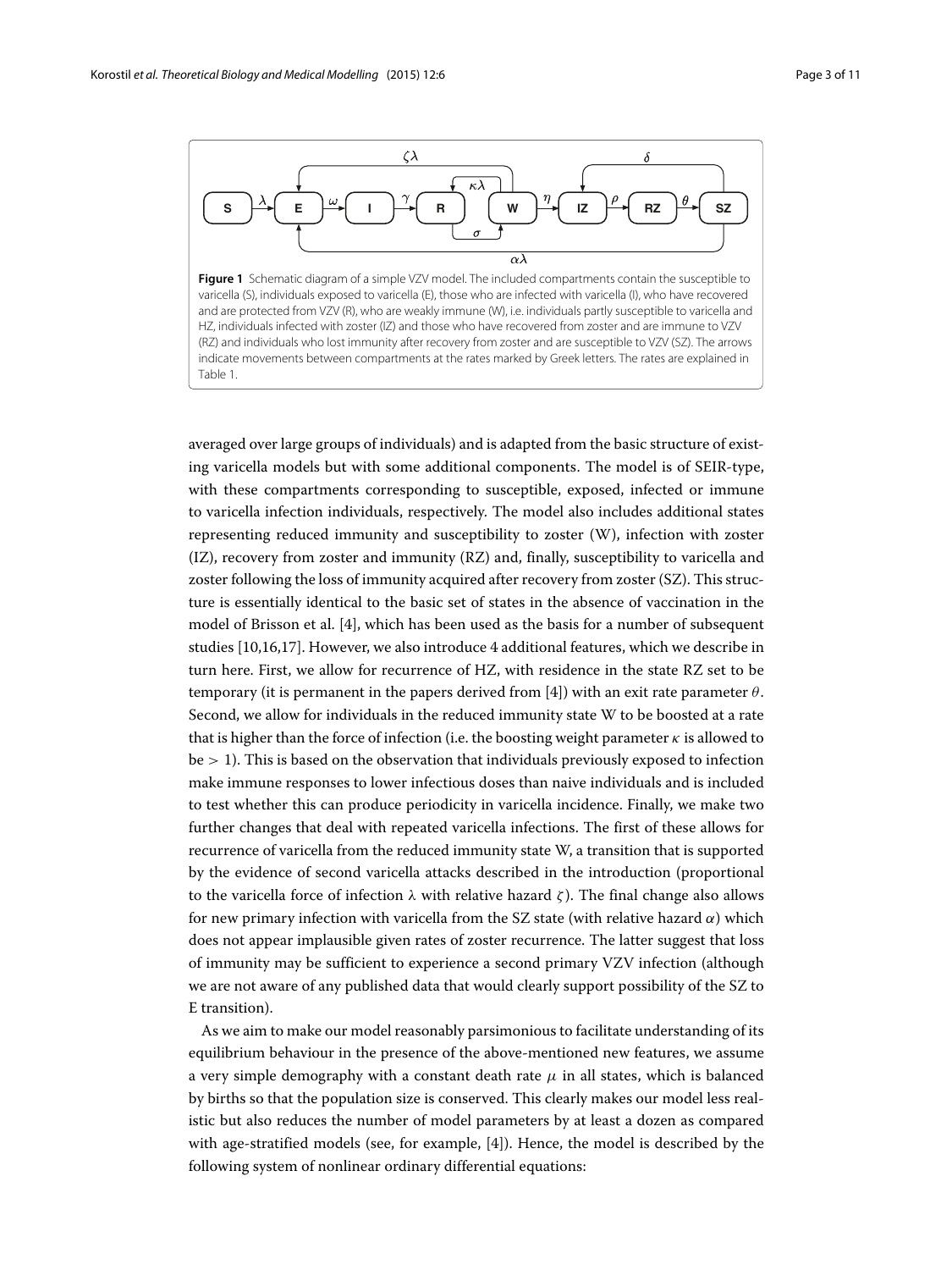$\ddot{\phantom{a}}$ 

$$
\mathbf{S} = -(\lambda + \mu)\mathbf{S} + \mu \tag{1a}
$$

$$
\dot{\mathbf{E}} = -(\omega + \mu)\mathbf{E} + \lambda \mathbf{S} + \zeta \lambda \mathbf{W} + \alpha \lambda \mathbf{S} \mathbf{Z}
$$
 (1b)

$$
\dot{\mathbf{I}} = -(\gamma + \mu)\mathbf{I} + \omega \mathbf{E}
$$
 (1c)

$$
\dot{\mathbf{R}} = -(\sigma + \mu)\mathbf{R} + \kappa\lambda\mathbf{W} + \gamma\mathbf{I}
$$
\n(1d)\n
$$
\dot{\mathbf{W}} = -((\kappa + \kappa)\lambda + n + \mu)\mathbf{W} + \sigma\mathbf{R}
$$
\n(1e)

$$
\mathbf{w} = -((\kappa + \zeta)\kappa + \eta + \mu)\mathbf{w} + \sigma\mathbf{R}
$$
\n
$$
\mathbf{r}\mathbf{z} = -(\sigma + \mu)\mathbf{I}\mathbf{Z} + \mathbf{n}\mathbf{W} + \delta\mathbf{S}\mathbf{Z}
$$
\n(16)

$$
1Z = -(\rho + \mu)1Z + \eta W + \delta \Sigma \tag{11}
$$

$$
RZ = -(\theta + \mu)RZ + \rho IZ
$$
 (1g)

$$
SZ = -(\delta + \alpha \lambda + \mu)SZ + \theta RZ \tag{1h}
$$

where it is assumed that

<span id="page-3-1"></span>
$$
S+E+I+R+W+IZ+RZ+SZ=1,
$$

and the varicella force of infection is defined as

$$
\lambda = \beta(\mathbf{I} + p\mathbf{I}\mathbf{Z}).\tag{2}
$$

The system coefficients are described and supporting references supplied in Table [1.](#page-3-0) The base values should be understood as some values from the specified ranges (i.e. plausible values) convenient as the starting point for bifurcation analysis. Concretely, we would like to be able to vary any parameter value keeping other parameters at their base values to obtain an initial Hopf point. The base value for varicella transmission coefficient  $β$  has been specified based on the reported average basic reproductive ratio ( $R_0 = 6.5$ )

<span id="page-3-0"></span>

| Parameter                                                                         |          | Notation Base value, refs. | Range          |
|-----------------------------------------------------------------------------------|----------|----------------------------|----------------|
| Varicella transmission coefficient                                                | $\beta$  | 325 [27]                   | 120-500        |
| Rate of becoming infectious with varicella                                        | $\omega$ | 26 [21]                    | $20 - 32$      |
| the base value corresponds to the average latent period of $\approx$ 14 days      |          |                            |                |
| Varicella recovery rate                                                           | $\gamma$ | 50 [21]                    | $40 - 60$      |
| the base value corresponds to the average infectious period of $\approx$ 7.3 days |          |                            |                |
| Loss of full immunity rate                                                        | $\sigma$ | $0.10$ [4,9,17]            | $0.0125 - 4.0$ |
| the base value corresponds to the average duration of "full" immunity of 10 years |          |                            |                |
| Varicella force of infection reduction coefficient for those                      | ζ        | 0.10 [assumed]             | $0.0 - 1.0$    |
| who become reinfected following clearance of varicella                            |          |                            |                |
| Varicella force of infection reduction coefficient for those                      | $\alpha$ | 0.90 [assumed]             | $0.0 - 1.0$    |
| who become reinfected following HZ attack                                         |          |                            |                |
| Boosting coefficient                                                              | $\kappa$ | 3.0 [assumed]              | $0.0 - 20.0$   |
| Birth/death rate                                                                  | $\mu$    | $0.0122$ [29]              | $0.01 - 0.05$  |
| the base value corresponds to the average life expectancy of $\approx$ 82 years   |          |                            |                |
| HZ reactivation rate                                                              | $\eta$   | $0.05$ [4,15,17]           | $0.0001 - 2.0$ |
| HZ recovery rate                                                                  | $\rho$   | 52 [17]                    | $46 - 58$      |
| the base value corresponds to the average infectious period of $\approx$ 7 days   |          |                            |                |
| Rate of HZ reactivation after loss of immunity following recovery from HZ         | $\delta$ | $0.01$ [12,23]             | $0.00 - 0.10$  |
| Rate of loss of immunity to VZV after recovery from HZ                            | $\theta$ | 4.0 [assumed]              | $0.00 - 12.0$  |
| the base value corresponds to immunity lasting 3 months on average                |          |                            |                |
| Relative VZV infectiousness of HZ                                                 | p        | $0.001$ [10,17]            | $0.00 - 0.10$  |
|                                                                                   |          |                            |                |

# **Table 1 Model parameters**

All rates in this table are per year. Note that  $\beta$  and  $p$  are used to define the force of infection [\(2\)](#page-3-1).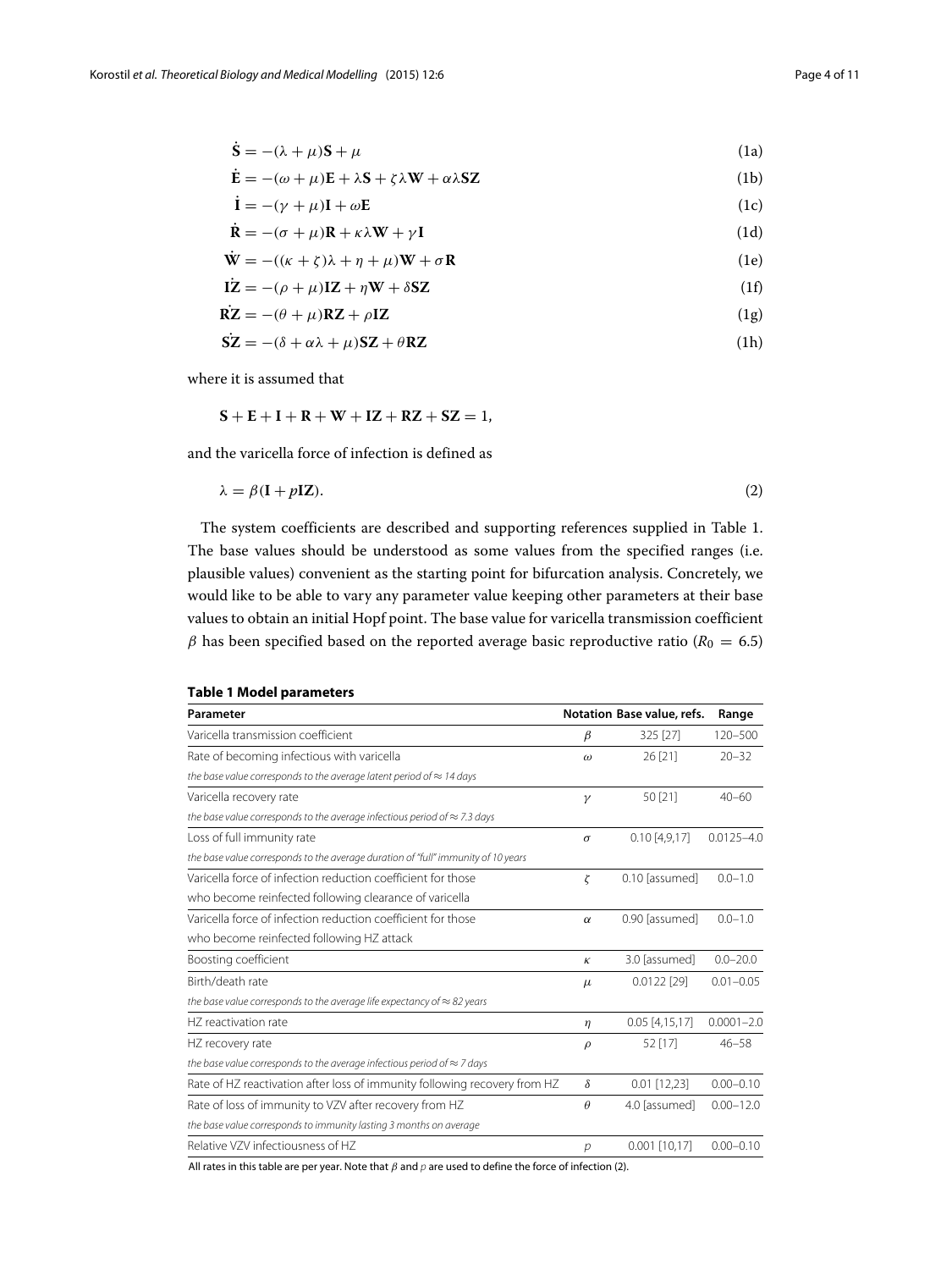for 11 European countries [\[27\]](#page-10-22). It can be easily verified (using, for example, the next generation approach described in [\[28\]](#page-10-24)) that for system [\(1\)](#page-2-1)

$$
R_0 = \frac{\omega\beta}{(\omega + \mu)(\gamma + \mu)}.
$$

Hence, using the base values for  $\omega$ ,  $\mu$  and  $\gamma$  provided in Table [1,](#page-3-0) we see that  $\beta \approx$ 325 year<sup>-1</sup>. The rate of loss of full immunity  $\sigma$  is unknown but attempts to estimate it have been made previously, hence we cite three relevant modelling studies. We set a base value for  $\sigma$  corresponding to the average duration of full immunity of 10 years and let  $\sigma$  take a range of possible values from 0.0125 ("full" immunity for 80 years) to 4.0 ("full" immunity for only 3 months). The boosting coefficient  $\kappa$  can be interpreted as a measure of how much exposure is required for immune boosting as compared with that required for primary infection. We allow it to vary from 0 to 20. The birth/death rate  $\mu$  has been set to correspond to the current Australian life expectancy at birth [\[29\]](#page-10-23). There are no readily available data to directly inform parameter *p*, which characterises the contribution of HZ to the varicella force of infection. Some VZV modelling studies have assumed that this contribution is so small that it can be ignored [\[30\]](#page-10-25) while others attempted to estimate it. In particular,  $p = 5.4 \times 10^{-7}$  was estimated in [\[4\]](#page-9-2) and [\[16\]](#page-10-21), while  $p = 3.11 \times 10^{-6}$  was estimated in [\[31\]](#page-10-26). A substantially larger value of 0.05 was used in [\[17\]](#page-10-11). Hence, we allow *p* to vary between 0 and 0.1. The rate of HZ reactivation after loss of immunity following recovery from HZ  $\delta$  is allowed to take values between 0 (no reactivation) and 0.1. Loss of immunity to VZV after recovery from HZ is characterised by parameter  $\theta$  which ranges from 0 (no loss of immunity) to 12.0 (immunity lost after only 1 month). Finally, parameters  $\zeta$  and  $\alpha$  have been introduced to allow for reinfection with varicella. In the base case we assume that  $\alpha = 0.90$  (i.e. the force of varicella infection on those who have recovered from HZ is reduced by only 10% as compared to that on someone susceptible to primary varicella infection) and allow  $\alpha$  to take values from 0 (those who have had HZ cannot be reinfected with varicella) to 1. The base value for  $\alpha$  is high not due to epidemiological considerations but because we determined that for substantially lower values of  $\alpha$  system [\(1\)](#page-2-1) does not deviate from stable equilibrium behaviour no matter what values the other parameters take. This is evident from the results presented in the next section. We set the base case value for  $\zeta$  at 0.1, which means that the force of varicella infection on those who have recovered from varicella and have not had HZ is reduced by 90% as compared to that on individuals susceptible to primary infection.

In order to detect the periodic dynamics we systematically searched for Hopf points using the XPPAUT [\[32\]](#page-10-27) bifurcation analysis software. A Hopf point is a point where a bifurcation from a branch of stable equilibrium to a branch of periodic oscillation occurs [\[33](#page-10-28)[,34\]](#page-10-29). This point can be detected by varying a single model parameter while the other parameters are kept fixed. Having found the Hopf point, we can investigate where it would be if another parameter were given a different value. In this way we obtain a set of Hopf points which form a so-called Hopf curve.

### <span id="page-4-0"></span>**Results**

We constructed the Hopf curves for all pairs of model parameters. Four examples of these curves are shown in Figure [2](#page-5-0) while the complete set of curves (78 figures in total) can be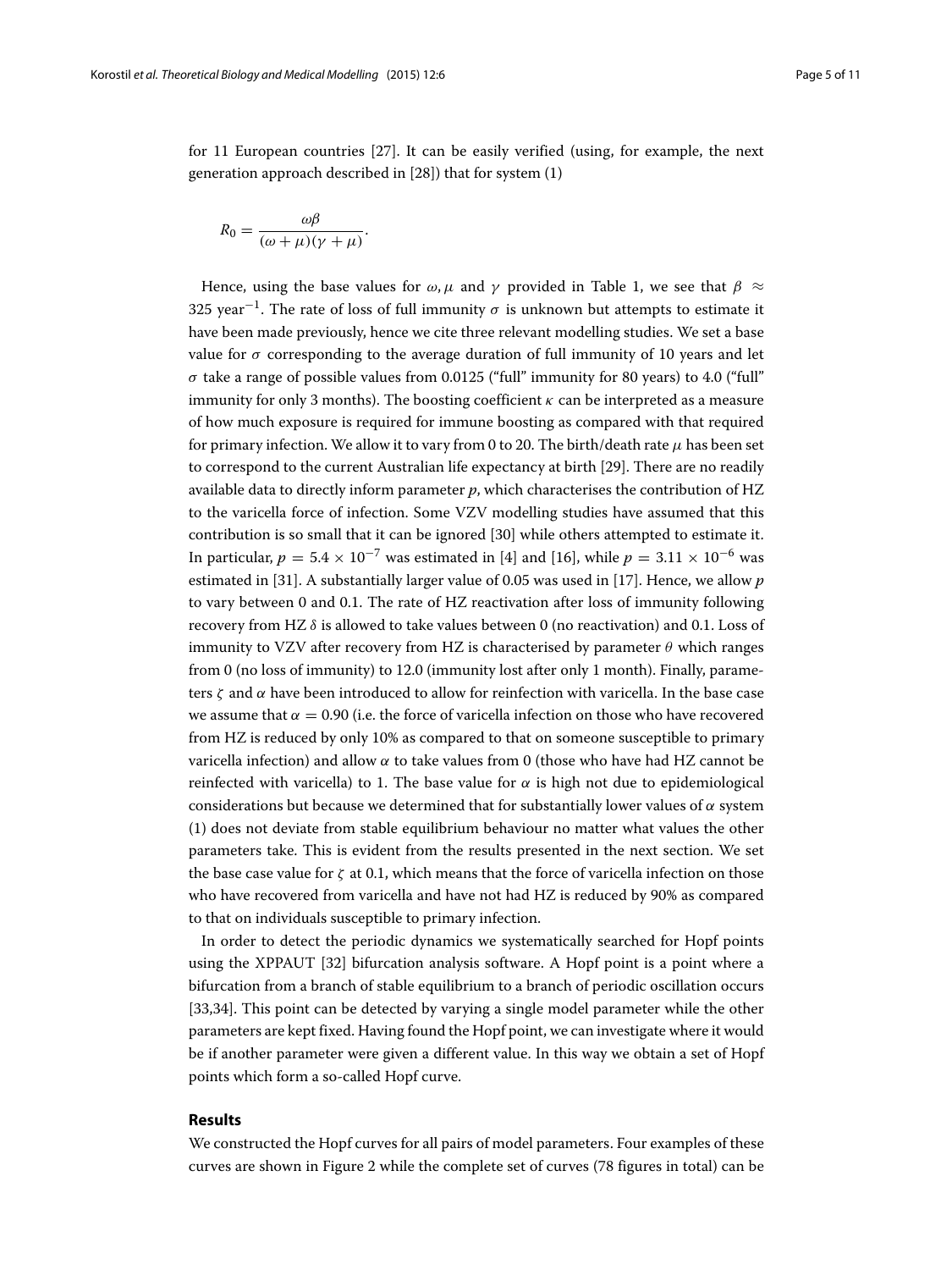

<span id="page-5-0"></span>found in Additional file [1.](#page-9-3) The shaded areas in each plot represent regions of each twoparameter space in which solutions are periodic (with other parameters fixed at base-case values as in Table [1\)](#page-3-0), while the complementary area corresponds to solutions converging to a (globally) stable equilibrium. Example of solutions corresponding to either area are shown in Figure [3.](#page-5-1)

<span id="page-5-1"></span>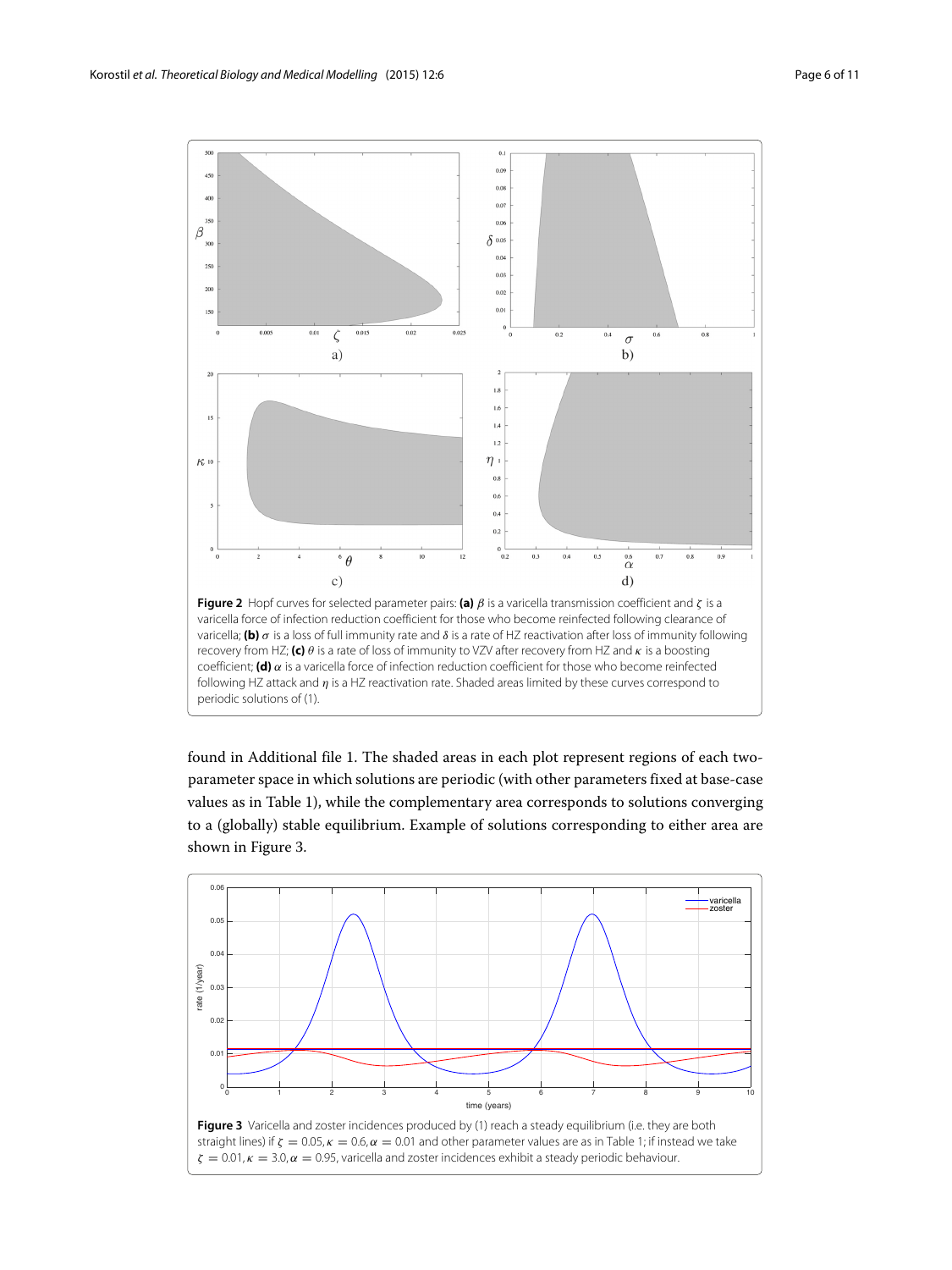We found that for certain parameters it was easy to obtain periodic behaviour for most or all of their values taken from within the ranges given in Table [1.](#page-3-0) Specifically, for all values of  $\beta$  under 400 we could normally observe oscillations, and this was also the case for β under 500 when η and/or σ were increased or  $\mu$  and/or ζ were decreased as compared to their base values. This is illustrated in Figure [2a](#page-5-0), where one can pick any value of  $\beta$  and for that value there is always a range of values of  $\zeta$  to select to ensure periodic behaviour. For the rate of becoming infectious with varicella,  $\omega$ , oscillations were possible for all values except when the HZ recovery rate  $\rho$  was at the bottom of its range (around 46-48) and δ was approaching 0.017. Similarly, the entire range for the varicella recovery rate  $γ$  values allowed for oscillatory solutions except when  $\delta$  and  $\theta$  were varied. The HZ recovery rate,  $\rho$ , behaved in the same way. Note that  $\beta$ ,  $\omega$ ,  $\gamma$  and  $\rho$  are considered well informed.

Another group of parameters turned out to be unnecessary to support oscillatory behaviour. One of these parameters was ζ : it usually had to be under 0.02, i.e. the force of varicella infection on those who cleared varicella previously had to be reduced by at least 98%. This means that ζ could as well be zero, as shown in Figure [2a](#page-5-0). Parameter  $δ$  (the rate of HZ reactivation following recovery from HZ) tended to be under 0.07 unless  $\kappa$ ,  $\mu$ ,  $\zeta$ and  $\sigma$  were manipulated. As shown in Figure [2b](#page-5-0),  $\delta$  can be as large as 0.1 if  $\sigma$  is somewhere between 0.2 and 0.55, but it can also be zero. Similarly, *p* was consistent with oscillations when small (of the order  $10^{-3}$ ) or equal to zero in line with the values estimated in [\[4](#page-9-2)[,16](#page-10-21)[,31\]](#page-10-26) but much less than  $p = 0.05$  used in [\[17\]](#page-10-11).

At last, there were six parameters that allowed for oscillatory behaviour when the ranges of values they could vary in were narrowed to some extent. Specifically, the boosting parameter  $\kappa$  had to exceed 2.5. Figure [2c](#page-5-0) illustrates that in the grey area where the values of  $\kappa$  and  $\theta$  corresponding to oscillations are,  $\kappa$  is clearly much larger than 1. Parameter  $\mu$  was restricted to under 0.015 (the corresponding life expectancy of at least 66.7 years) unless  $\eta$  increased and then  $\mu$  could even be 0.04. The loss of full immunity rate,  $\sigma$ , had to exceed 0.1 (duration of immunity under 10 years) but was usually limited by 0.8 (or 1.1 if  $\kappa$  was approaching 8). The values of  $\theta$  under about 2 or a little less were not compatible with oscillations (see Figure [2c](#page-5-0)) and neither was the HZ reactivation rate  $\eta$  under 0.05, which is evident from Figure [2d](#page-5-0). At last,  $\alpha$  had to be over 0.7 in most cases - a notable exception is shown in Figure [2d](#page-5-0) where  $\alpha$  can approach 0.3 assuming that  $\eta$  is around 0.5.

The period of oscillation itself tended to vary between 4 and 5 years for most parameter combinations that are consistent with periodic solutions, which is illustrated in Figure [4.](#page-7-0) We were unable to obtain solutions with a period close to 1 year using parameter values from the ranges given in Table [1.](#page-3-0) This period would be of interest because varicella incidence has been reported to exhibit yearly peaks (see, for example, [\[23\]](#page-10-17)).

It is pertinent to note that periodic solutions typically corresponded to repeat varicella incidence that we would call substantial. For example, varying  $\zeta$  while all other model parameters are fixed results in detection of a Hopf point at  $\zeta = 0.01314$ . This point corresponds to the yearly incidence of repeat varicella periodically reaching a maximum of 1.05% of the modelled population. The yearly HZ incidence is also periodic in this circumstance averaging 0.00215% and peaking at around  $\pm$ 0.0023%.

# **Discussion**

In this study, we developed a simple VZV transmission model with novel features to explore the influence of boosting and disease recurrence on the potential for periodicity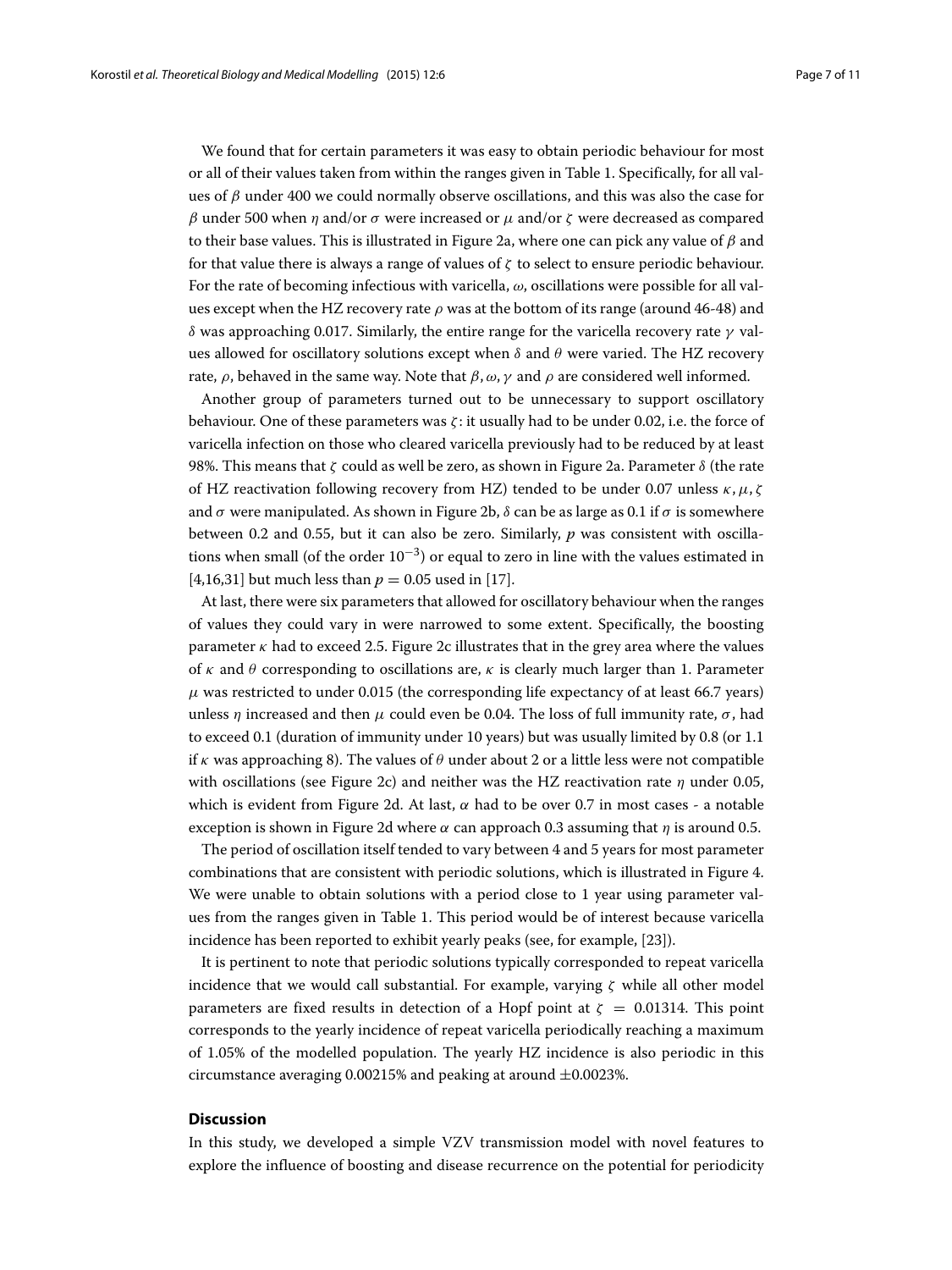

<span id="page-7-0"></span>in varicella and zoster disease incidence. We relied upon bifurcation analysis of this model to assess the relationship between key parameters and the existence of periodic solutions.

In comparison with other published VZV transmission models, our model has four additional features: repeated HZ attacks and rates of boosting exceeding the force of infection are allowed, while we also include the possibility of clinical reinfection with varicella from a waned immunity state and in individuals who have experienced zoster.

We verified that our model can produce oscillations in both varicella and zoster which is similar to the situation described in an extensive Japanese study covering a total of 48,388 patients with zoster [\[23\]](#page-10-17). However, some of the model features were shown to be redundant in the context of periodicity (i.e. periodic solutions could still be obtained if these features were removed from the model):

- reinfection with varicella for individuals who recovered from varicella and are in the weakly immune state W (as mentioned in [Results,](#page-4-0) ζ can be zero);
- reactivation of HZ following recovery from zoster ( $\delta = 0$  is possible);
- contribution of HZ to varicella force of infection (*p* can be zero).

On the other hand, the following requirements turned out essential to produce stable periodic solutions:

- duration of full immunity to VZV is no longer than 10 years ( $\sigma > 0.1$ );
- duration of immunity to VZV following recovery from HZ should not exceed 6 months ( $\theta > 2$ )
- immune boosting requires less exposure than primary varicella infection ( $\kappa > 2.5$ );
- unless the average HZ reactivation rate  $\eta$  is only slightly under 0.2 (that is 4 times its base value), those who have had HZ and are in contact with individuals infected with varicella have little or no added protection against varicella as compared with individuals never infected with VZV ( $\alpha > 0.7$ ).

It is not immediately clear how to assess plausibility of these requirements. The existing data can only give some indications regarding the average time needed to return from I to I or progress from I to IZ. Since the immunity in question is the full immunity corresponding to the average time needed to progress from *I* to *W* and the latter is included to implement the Hope-Simpson hypothesis (i.e. the very existence of this state is not an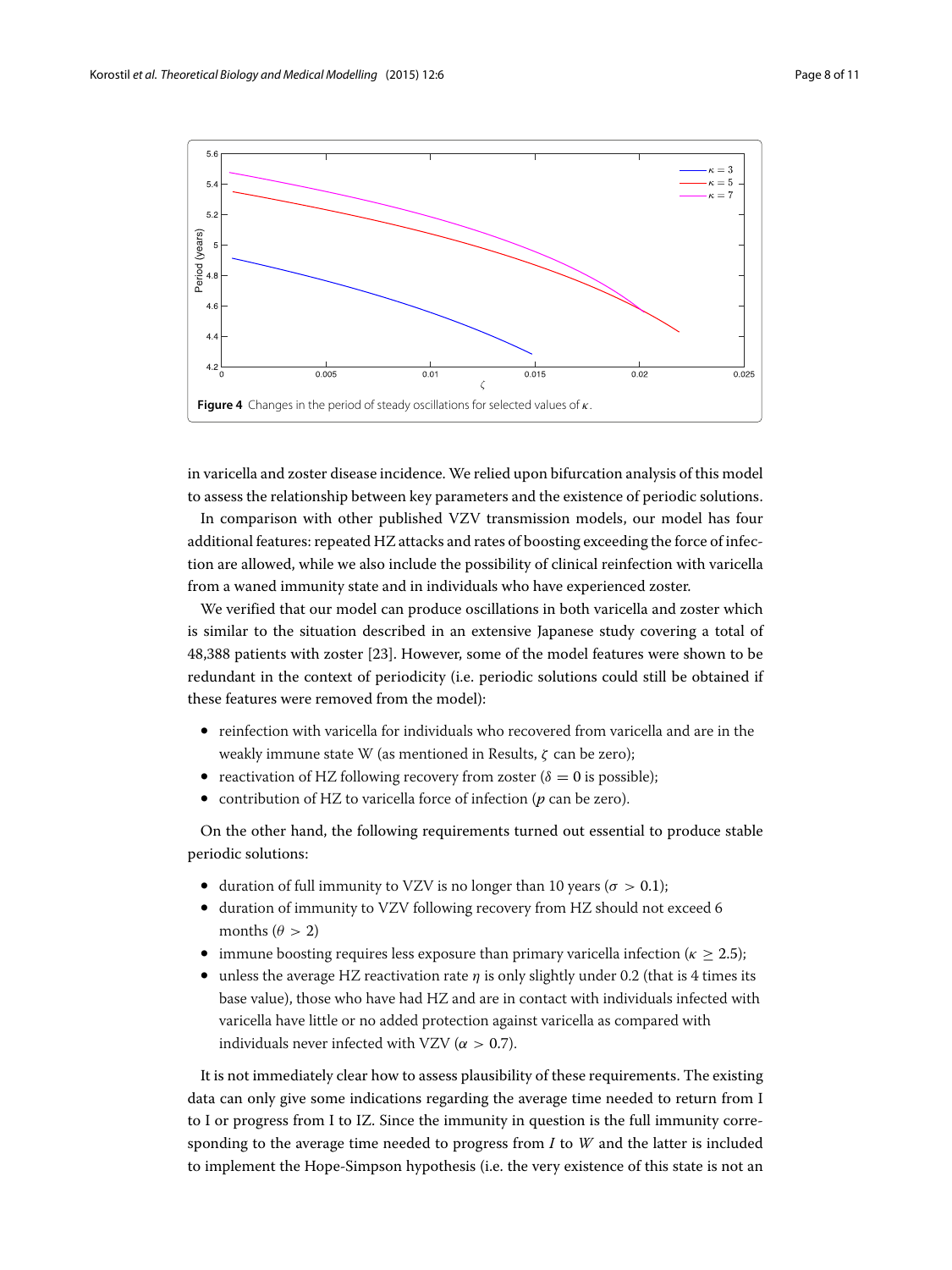established fact), we should note that there is no data to suggest that  $\sigma > 0.1$  may be unrealistic. There is also not enough data to clarify the average duration of staying in the RZ compartment.

The exposure required for boosting VZV immunity is not well understood but the Hope-Simpson hypothesis is widely applied in modelling studies with  $\kappa \leq 1$ . Nonetheless, we are not aware of any strong evidence in support of this restriction which precludes  $\kappa \geq 2.5$  (a relevant discussion on why  $\kappa > 1$  is likely to be valid for pertussis can be found in [\[18\]](#page-10-12)).

Based on the Hope-Simpson hypothesis, our model makes individuals recovered from HZ immune but we do not know how long this immunity should last on average. Our analysis shows that we can obtain periodicity if this duration is under 6 months which we can not consider implausible until there is evidence to prove otherwise. One would also expect that being in the post-zoster state individuals may be able to strengthen their immunity when exposed to varicella and our results do not contradict this expectation. However, they indicate that the onset of oscillatory behaviour would occur if this protection, if gained at all, were insignificant:  $\alpha > 0.7$  means that someone who have had HZ, then was immune for a while and then became susceptible to VZV is becoming reinfected with varicella at an average rate reduced by up to 30% at best or much less, as compared with a rate this individual would be becoming infected with varicella at if he or she was exposed to varicella for the first time. As those who have had HZ are most often elderly and their immunity is weakened by age, there is a reason to believe that they may become susceptible to varicella reinfection via contact with infectious varicella cases and the immune boosting mechanism may not work for these individuals very well. The absence of a strong evidence base for such cases does not necessarily preclude them being common. For example, routine reporting schemes are frequently recording numerous "unspecified VZV" diagnoses [\[35\]](#page-10-30) which could be either HZ or varicella. Separating varicella and HZ diagnoses can be difficult. Laboratory testing is infrequent, and the ability to differentiate re-infection from reactivation is therefore based on the disease syndrome rather than confirmation through viral testing. As discussed by Volpi et al. [\[36\]](#page-10-31) the clinical diagnosis of HZ is subject to error, with the Shingles Prevention Study reporting that 24% of clinical HZ diagnoses were not confirmed to have HZ by laboratory testing [\[13\]](#page-10-8) and a UK study found 17% (48 out of 278) of GP clinical HZ diagnoses to be incorrect [\[37\]](#page-10-32). Thus, while reinfection with varicella is suspected to be infrequent, confirmation of this fact is difficult given errors in reporting and diagnosis.

Hence, while other sources of periodicity, including seasonally varying transmissibility may appear more likely explanations of varicella periodicity, outcomes from our model appear to accord with data on recurrence and reinfection, suggesting a role for these processes in enhanced models of VZV transmission.

We must acknowledge substantial limitations in relation to the realism exhibited by our model. It is generally accepted that age-dependent transmission is important in the context of varicella and HZ transmission and disease incidence but we do not include this here. Instead we include only a basic demographic process involving a constant birth/death rate  $\mu$  as our approach aimed to isolate the impacts of recurrence and reinfection in a prototype model via minimising the total number of model parameters (a similar approach was used in, for example, [\[18\]](#page-10-12)). A more realistic model would incorporate agedependent transmission rates and age-dependent risks of HZ reactivation, with potential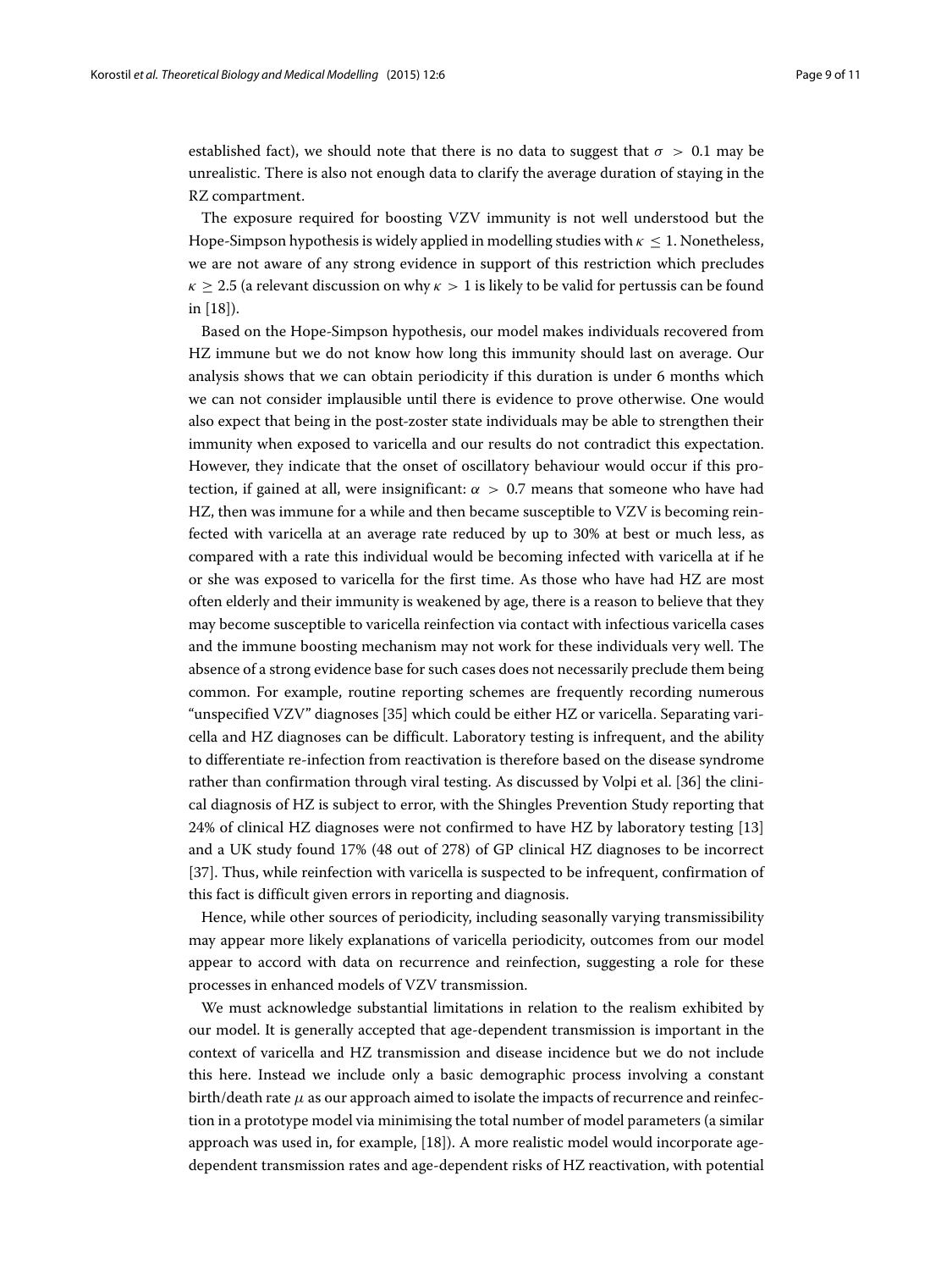to consider more subtle differences such as gender related risks of disease. Other models also implement the assumption that breakthrough varicella is milder and less contagious than primary infection, based on experience with vaccine trials and implementation. Consideration of the impact of vaccination is also ignored here, given that the focus is on qualitative behaviours in a simple model. Note that as a result of the mentioned limitations, varicella incidence in the entire population produced by our model is higher than zoster incidence (see Figure [3\)](#page-5-1). This is typical in the absence of vaccination, while in the post-vaccination period one often observes zoster incidence increasing and exceeding that of varicella (see, for example, [\[17](#page-10-11)[,38\]](#page-10-33)). The increase in zoster could be further facilitated by the ageing of population as discussed in [\[23\]](#page-10-17).

Periodicity of varicella and HZ as such do not seem to be of major consequences to public health. This is partly because periodicity of zoster has yet to be firmly substantiated. For example, an Italian study found an annual cycle in HZ notifications with significant peaks in May-June [\[22\]](#page-10-16). On the other hand, HZ periodicity was not detected by a number of population-based studies and long-term analyses of data [\[24,](#page-10-18)[25\]](#page-10-19). However, there has been a steady interest in gaining a better understanding of the reasons for VZV reactivation - should that be successful, practical implications are likely to follow. It is possible that seasonal variations in the incidence of immunologically related diseases may be related to circannual variations in immune response [\[39\]](#page-10-34) or, in the case of HZ, to the effects of ultraviolet (UV) [\[40\]](#page-10-35). We suggest that varicella and zoster periodicity may be potentially explained solely by VZV natural history and including clinical reinfection with varicella and the possibility that only a limited exposure is needed for immune boosting in modelling studies may result in more accurate predictions.

## **Additional file**

<span id="page-9-3"></span>**[Additional file 1:](http://www.biomedcentral.com/content/supplementary/s12976-015-0002-5-s1.pdf) Supplementary materials.** Hopf curves for all parameter pairs (78 figures).

#### **Competing interests**

The authors declare that they have no competing interests.

#### **Authors' contributions**

DGR and JGW coordinated the study and participated in study design, model parameterisation and manuscript preparation. IAK conceived of the study, developed and implemented the models, analysed results and drafted the manuscript. All authors read and approved the final manuscript.

#### **Acknowledgements**

The Kirby Institute receives funding from the Australian Government Department of Health and Ageing. The views expressed in this publication do not necessarily represent the position of the Australian Government.

#### **Author details**

<sup>1</sup>The Kirby Institute, University of New South Wales, 2052, Sydney, Australia. <sup>2</sup>School of Public Health and Community Medicine, University of New South Wales, 2052, Sydney, Australia.

#### Received: 2 December 2014 Accepted: 18 March 2015 Published online: 11 April 2015

#### **References**

- <span id="page-9-0"></span>1. Hope-Simpson RE. The nature of herpes zoster: a long-term study and a new hypothesis. Proc R Soc Med. 1965;58:9–20.
- 2. Ogunjimi B, Van Damme P, Beutels P. Herpes Zoster Risk Reduction through Exposure to Chickenpox Patients: A Systematic Multidisciplinary Review. PLoS ONE. 2013;8(6):66485.
- <span id="page-9-1"></span>Thomas SL, Hall AJ. What does epidemiology tell us about risk factors for herpes zoster? Lancet Infect Dis. 2004;4(1):26–33.
- <span id="page-9-2"></span>4. Brisson M, Edmunds WJ, Gay NJ, Law B, De Serres G. Modelling the impact of immunization on the epidemiology of varicella zoster virus. Epidemiol Infect. 2000;125(3):651–69.